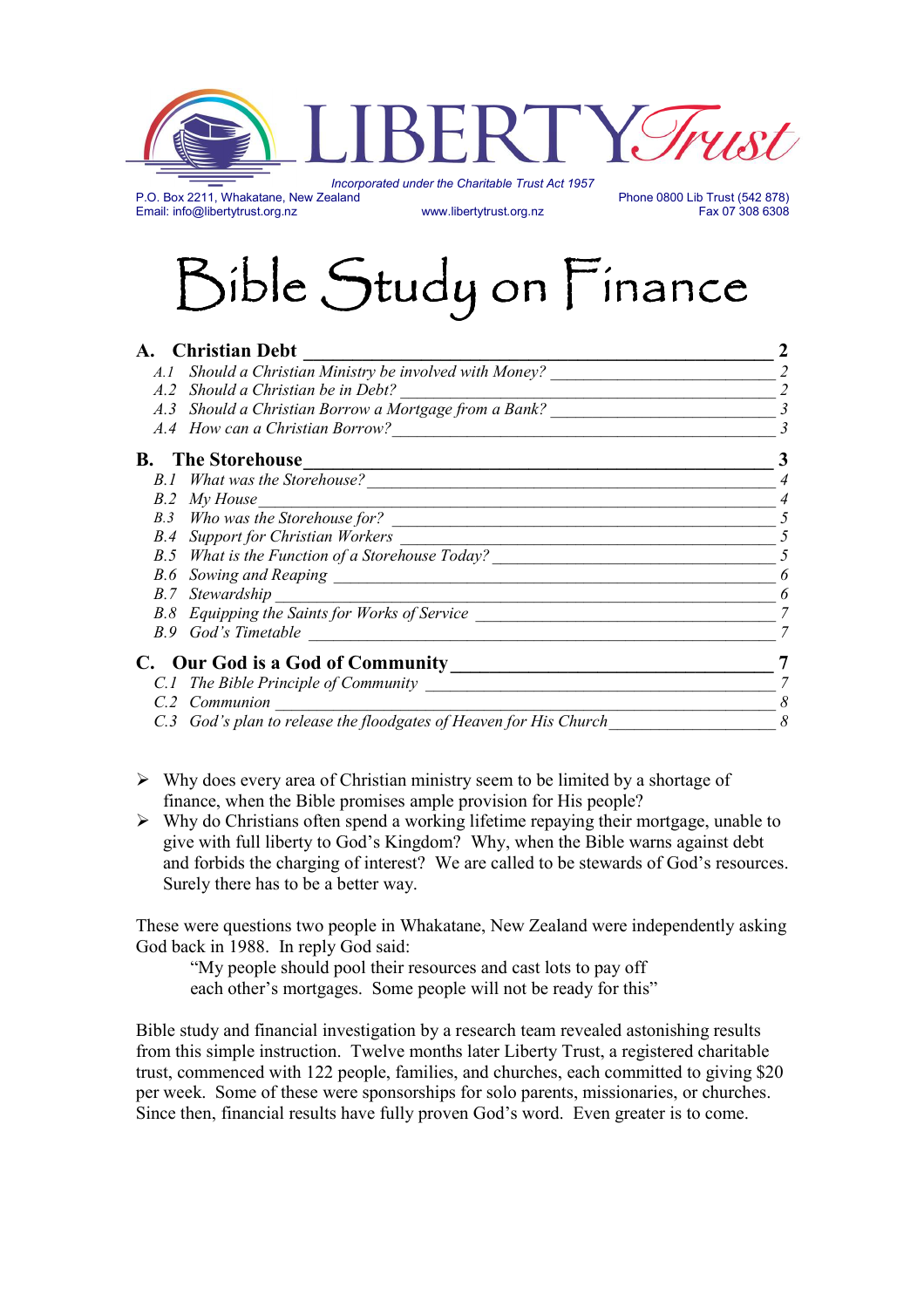God has been revealing a series of continuing revelations from His Word, the Bible. We would like to share some of these as a brief Bible study.

# A. CHRISTIAN DEBT

#### A.1 Should a Christian Ministry be involved with Money?

 $\triangleright$  That was the first question we were asked. Read 1 Timothy 6 verse 10.

What is "the root of all kinds of evil"? (4 words)



Jesus taught extensively on the use of money, and summed it up in John 17 verses 13 – 16 that we should live "in the world" but not live "of the world".

What did he mean?

Read also Romans 12 v 2. That verse is well worth memorising.

Do you believe that we can live "in the world" yet not conform to its value system? Yes / No

#### A.2 Should a Christian be in Debt?

Should a Christian be in debt, and (by inference) should a Christian be lending?



Romans 13 v 8 "owe no man anything" is often quoted to support the teaching that Christians should not borrow. We need to read the verse in its context. Read verses 1 to 7! You will find Paul is not teaching about money at all. Instead, he is talking about honouring the authorities in our nation, and obeying the laws, e.g. taxation, traffic laws.

There is nowhere in the Bible where borrowing or debt is condemned. In fact nowhere does God even address the borrower, or would-be borrower. Instead we have verses that encourage lending, such as Psalm 37 v 26, Psalm 112 v 5, and Matthew 5 v 42. In fact, Deuteronomy 15 v 8 **instructs us** to lend to "the poor"! Are those who are in debt "poor"?

Lending was common in Bible times. We know this because there is frequent teaching that all lending to fellow Israelites was to be interest-free. However the Bible also teaches that we must forgive the debt if the debtor cannot pay (Matt 6 v 12).

Is there anything wrong then with borrowing?

Read Proverbs 22 v 7b: "the borrower is servant [slave] to the lender".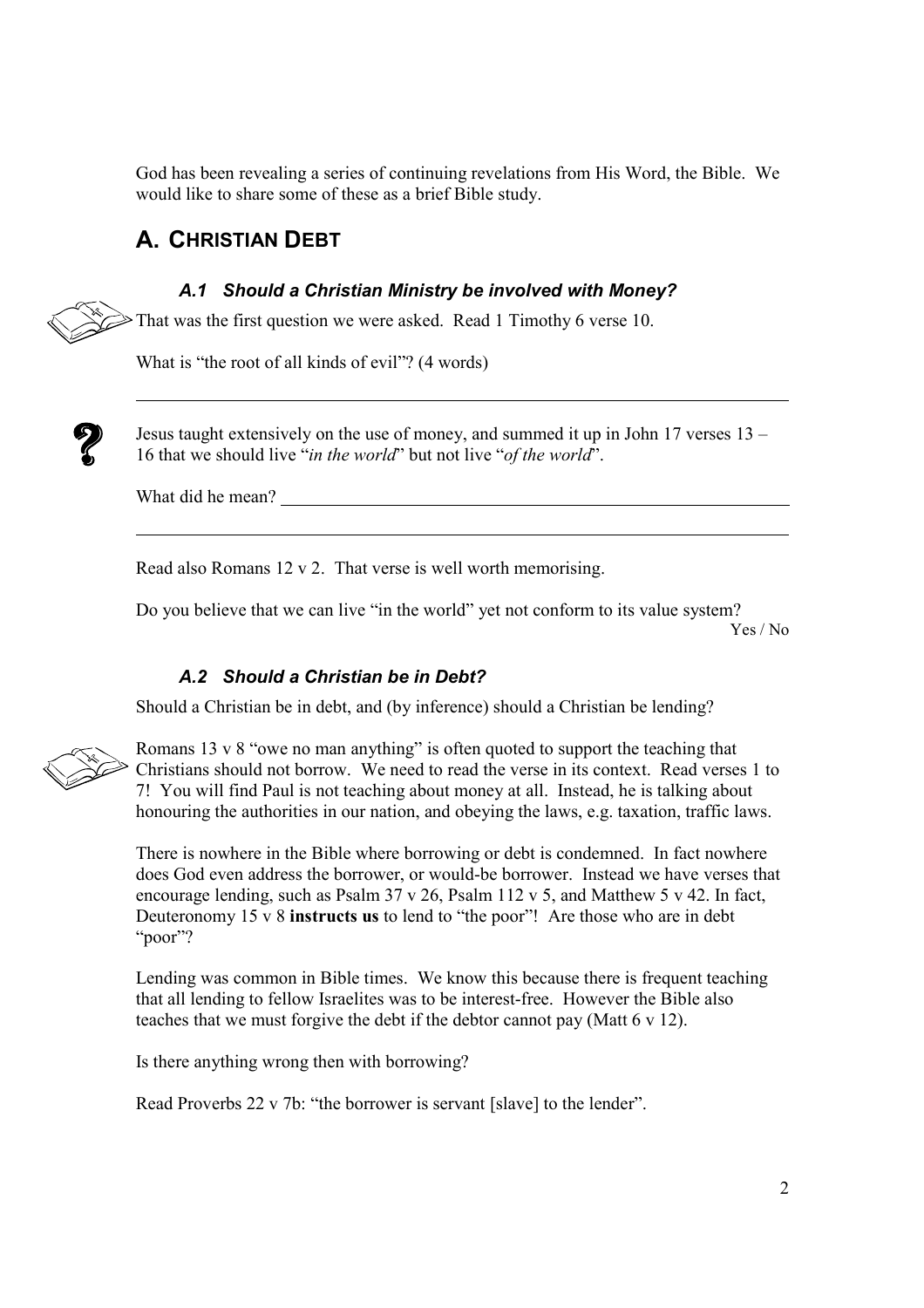What does this tell us about the **relationship** between these two persons?



Is possible to show perfect love to our neighbour (Lev. 19 v 18, Mark 12 v 30-31) when we are in debt to that person? Yes / No

## A.3 Should a Christian Borrow a Mortgage from a Bank?

God warns us in Proverbs 22 v 7 (above) that the creditor is 'yoked' to the debtor in a relationship of inequality (bondage). The clearest warning that we are not to have such an unequal relationship is 2 Corinthians 6 verse 14:



"Do not be unequally yoked together with unbelievers. For what do righteousness and wickedness have in common? Or what fellowship can light have with darkness?"

Financial debt yokes the borrower to the lender. Obviously in all bank lending relationships there will be unequal ethical standards between borrower and lender, and no forgiveness. The Bible principle of equality in relationships is there for a good reason.

# A.4 How can a Christian Borrow?

How then can a Christian buy a house or a business if he should not borrow from a person or a bank? What is God's answer for His people? – More on this later.



What about renting a house? Does the same principle of borrower and lender apply to renting? Yes/ No

Should the Christian borrow from their church? We thought so at first. Then we realised "No" because the same principle of Proverbs 22 verse 7b will apply, and the loving relationship with the borrower will be affected, possibly even destroyed.

While we were praying together one night God suddenly spoke to us on a new subject we knew nothing about – the Storehouse.

# B. THE STOREHOUSE



Read Malachi 3 v 10:

"Bring the whole tithe into the storehouse, that there may be food in  $My$ house. Test Me in this," says the Lord Almighty, " and see if I will not throw open the floodgates of heaven and pour out such blessing that you will not have room enough to receive it."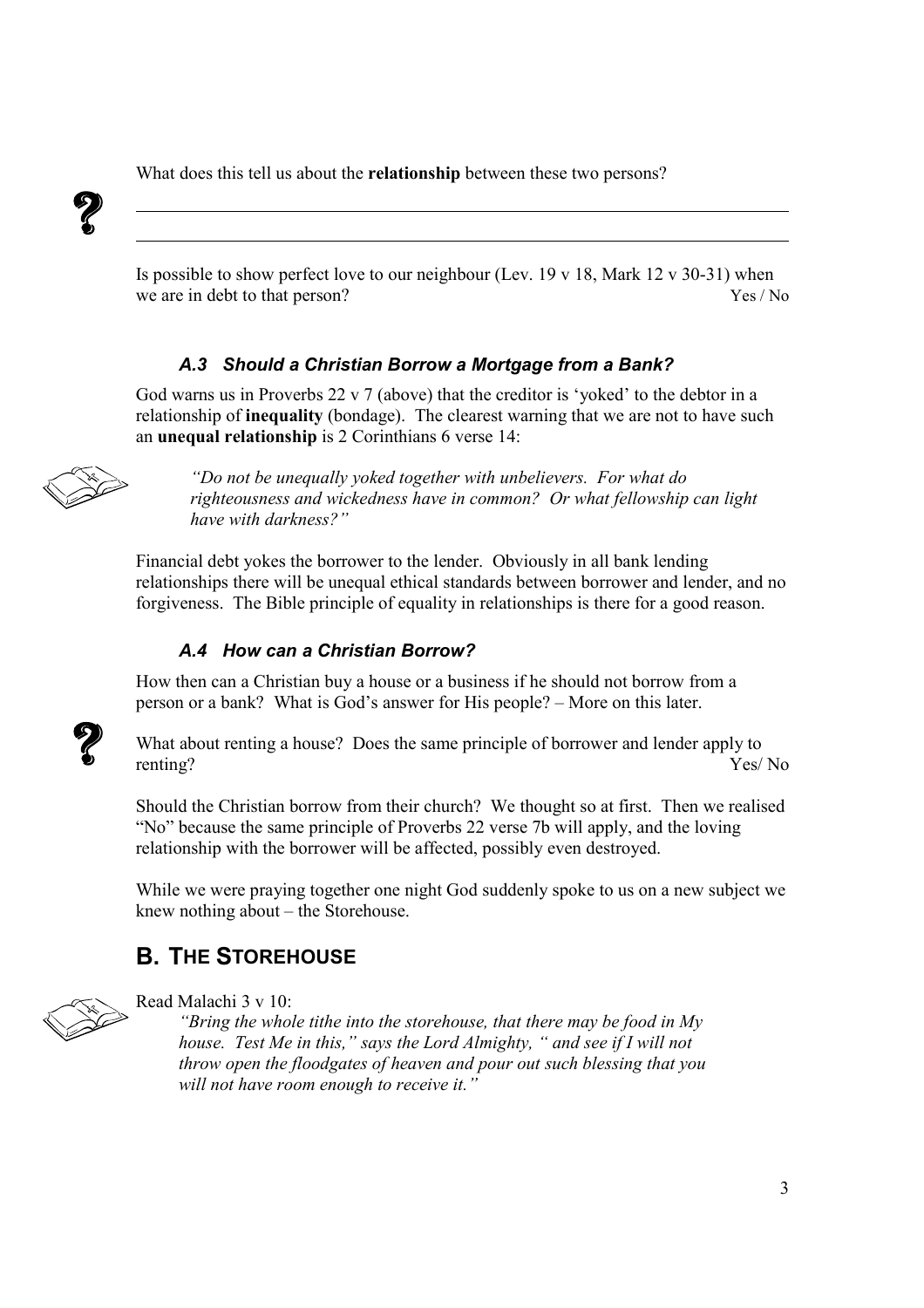#### B.1 What was the Storehouse?

What do you think is the meaning of "the Storehouse" in Malachi 3 verse 10?



(The Bible's answer may not be what you have been taught. We were surprised also.)

Malachi 3 v 10 is God's rebuke for the failure of the Israelites to obey a previous commandment in the Bible, which was obviously well known to Malachi's listeners. "Where was it?" we asked.

The principal commandments on tithing are found in Deuteronomy 14 verses 22 to 29. Verse 28 states:

"At the end of every three years you shall bring all the tithe of that year's produce and store it in your towns."

The words: "store it" stood out to us. Was this the original commandment that linked to Malachi's term "storehouse"? Everything lined up.

The KJV says, "... thou shalt lay it up within thy gates". The term "within thy gates" referred to the civil community leadership of that town (Proverbs 22 v 22, Ruth 4 v 1-2). The Storehouse was therefore a community-based food store for Israel's tithes, administered by community leaders for their citizens.

#### B.2 My House

Does the term "My house" in Malachi 3 v 10 refer to the storehouse in the Jerusalem temple, the equivalent of today's church? Let's have a look:



The first time the phrase "My house" appears in the Bible is in Numbers 12 verse 7. The context is the deeply felt jealousy of Aaron and Miriam of their brother's God-given ministry. Read verses 1 to 7. God answered from the pillar of fire:

"If there is a prophet among you, I the Lord make myself known to him in a vision and I speak to him in a dream. Not so with My servant Moses. He is faithful in all  $My$  house. I will speak with him plainly, and not in dark sayings."



Did the term "My house" refer to the tabernacle tent, (the equivalent at that time of the temple)? If not, then what did it mean?



The second time is during God's Covenant with David in 1 Chronicles 17 verses 11-14. Verse 14 is a prophecy about Christ:

"And I will establish him in My house and My kingdom forever, and his throne shall be established forever."

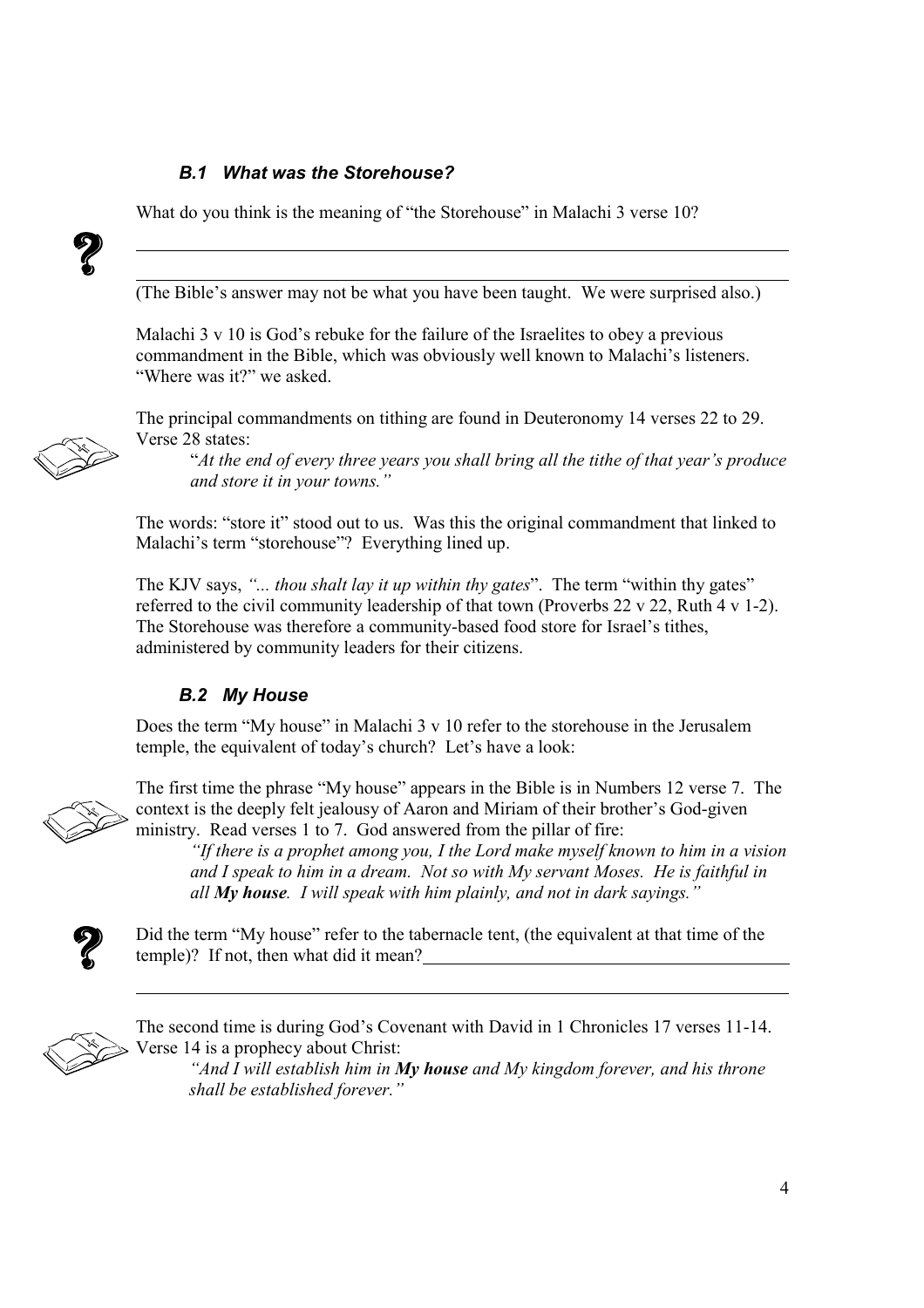

What do you think the term "My house" means here?

Both verses used the term "My house" to refer to God's complete Kingdom upon this earth. Malachi 3 v 10 uses the same Hebrew words.



Hebrews 3 verses 1-6 provides the final commentary on the term "My house" when referring to Numbers 12 verse 7 (above). The passage concludes:

"Christ was faithful over God's house as a son. And we are His house if we hold fast our confidence and pride in our hope."

"Bring the whole tithe into the storehouse that there may be food in  $My$  house" (Mal 3 v 10) is referring to nothing less than provisions for God's entire Kingdom.

#### B.3 Who was the Storehouse for?

Every walled town or city had its own storehouse. Who were the people groups it was stored for? (See Deuteronomy 14 verse 29.)



In other words this storehouse was for the four classes of people who had no inherited share in family land. It was a system of compulsory taxation for social welfare that was administered by the civil authorities (not the religious leaders). The only portion of the tithes that actually went to the temple was a tenth of the Levite's share of the tithe. (See Nehemiah 10 v 37 – 38, Numbers 18 v 26.)

## B.4 Support for Christian Workers

Today compulsory taxation for social welfare takes care of some financial needs of three of the people groups above, but where will the support for our community Levites (fulltime church workers) come from? Tithing to churches for the support of our clergy, church programs and outreach is essential.

## B.5 What is the Function of a Storehouse Today?

Today we are seeing many Christian aid agencies establishing storehouses in third world countries. The function of these is to provide capital in order to establish low-cost cottage industries and avoid the exorbitant interest charged by moneylenders. These are community co-operatives. Credit Unions are one example.

Another example of a storehouse is the practice followed in Bible times, and by many cultures still to this day, where families contribute and support in every way the younger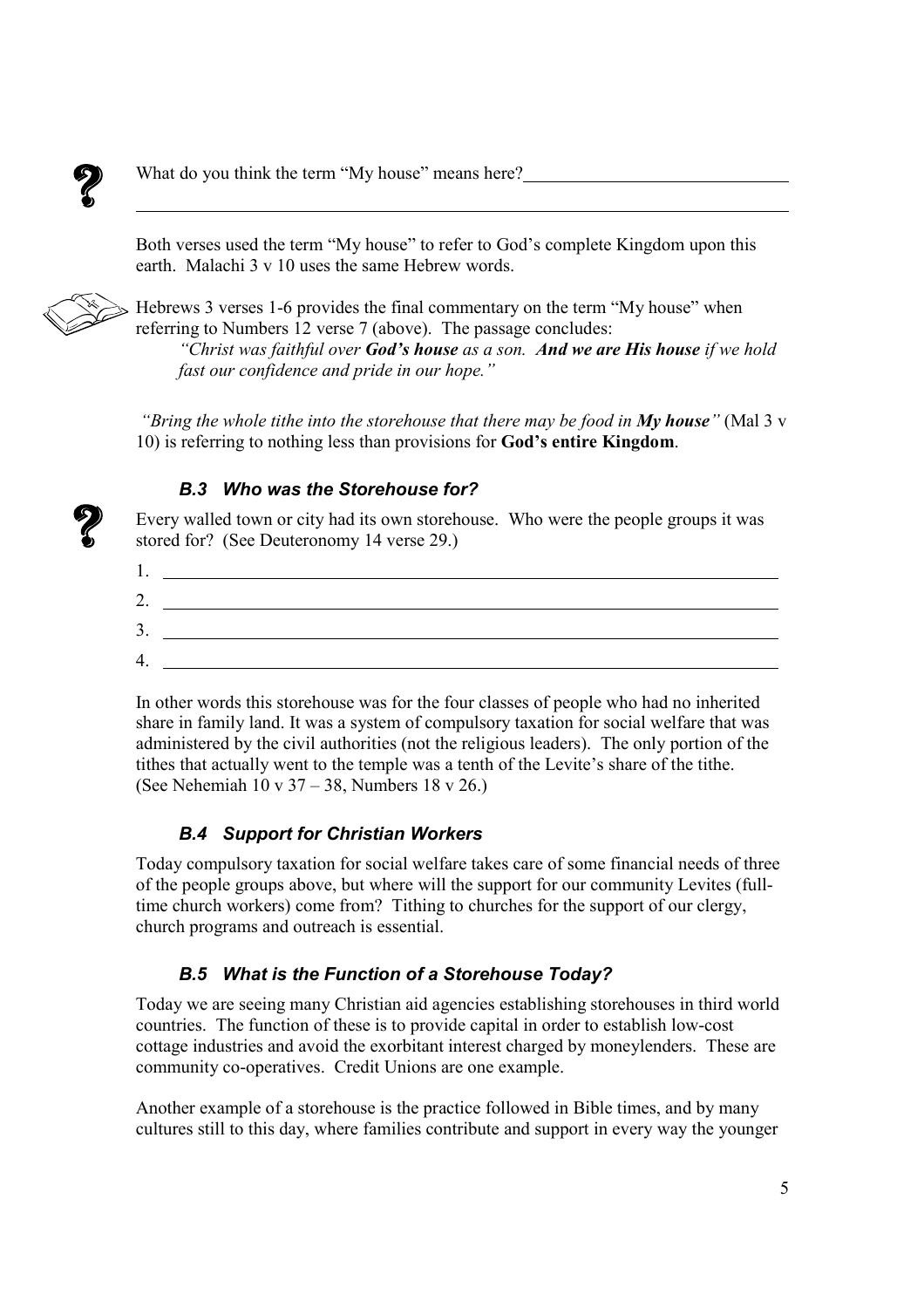generation to buy homes and set up in business. They in turn support the older generation, both financially and socially. Each family member within the extended family has an important part to share in the support of each other. In fact, Paul instructed in 1Timothy 5 verse 8:

"If anyone does not provide for his relatives and especially for his immediate family, he has denied the faith and is worse than an unbeliever."

As proof of the success of this Bible principle, many of the richest families in America are Jewish. They still follow the Bible principle of "storehouse" for members of their family. As a result, each new generation is established financially with a rich heritage of support. Indians, Greeks, and Chinese – many other cultures also practice this principle.

We are convinced that both family and community storehouses were and still are God's key plan for finance for the extension and fulfillment of God's Kingdom.

# B.6 Sowing and Reaping

Jesus explains in the Parable of the Sower that we reap a multiple of what we sow. (Matthew 13 verse 23)

If we sow only in the spiritual can we expect to reap in the natural (and visa versa)? See Galatians  $6 \times 7 - 8$  Yes / No.

Galatians 6 v 9 teaches "in due season we shall reap". Yet the 'world' wants it's needs satisfied now. "Buy now – Pay later" is the cry of credit card companies, banks and many retailers. And we are tempted. Those who succumb not only miss the blessings of sowing but they get locked into becoming a servant to the lender.

We receive many requests from people who need their loan immediately. Often they have sown spiritually into God's Kingdom for years but did not realise that the Bible principle applies to the natural as well as the spiritual.



When we sow into a bank, who is blessed? When we sow into the Storehouse, who is blessed?

# B.7 Stewardship

Jesus taught in Matthew 25 verses  $14 - 30$  that we are stewards of resources that God has entrusted to us to invest for Him into His Kingdom. He is seeking fruit that will last.



What is a steward?

What resources has God left with us?

Why has he invested in us?

Will the Storehouse assist us to be better stewards? Yes/ No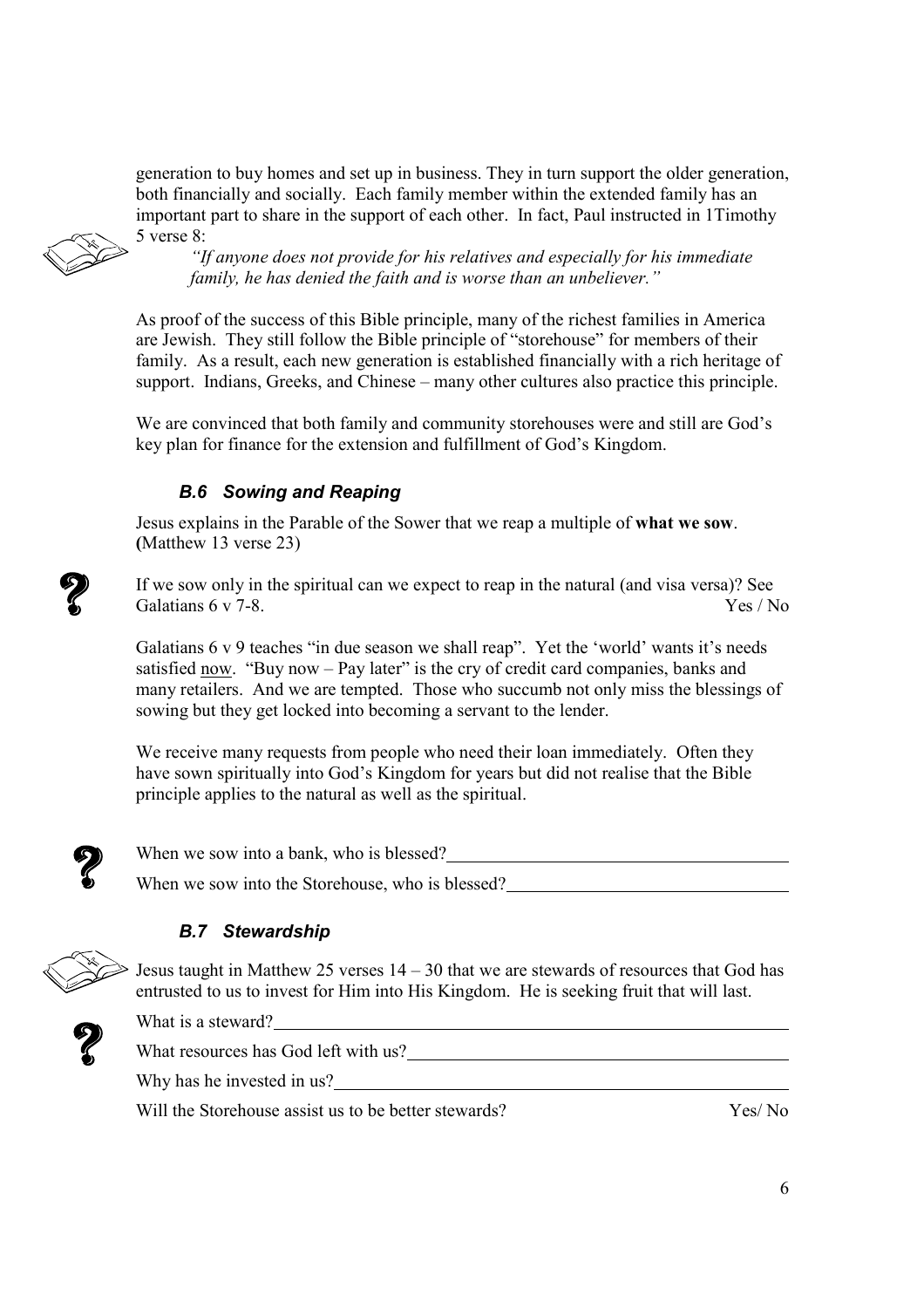## B.8 Equipping the Saints for Works of Service



Ephesians 4 verses 11 - 12 teach that God has given the Church ministries to prepare God's people for works of service. The Storehouse will be a key ministry to equip Christians to be better stewards of His resources, by releasing them from the bondage of mortgage interest. Isn't that good news!

#### B.9 God's Timetable

God has been progressively revealing that He wants His people out of debt to the world. Is there an event coming soon? - We don't know. We do know that our work in providing interest-free mortgages is not "the end". It is merely a means to an even greater end: God's Storehouse. God is revealing His plan to establish storehouses in His name worldwide, as part of His plan of finance for His Kingdom.

# C. OUR GOD IS A GOD OF COMMUNITY

What connection do Israel's Old Testament Storehouses have with the coming Kingdom of God? It doesn't seem obvious to link the two.

All of God's major New Testament principles were foreshadowed in the Old Testament. For example, Christ's crucifixion was the fulfillment of the sacrifice of the Passover lamb when the Israelites left Egypt. Christians call the Passover lamb a 'type', looking forward to the sacrifice of the Son of God.

In the same way, tithing into the community storehouse was a 'type', looking ahead to the community of God's people in this age assisting each other financially through the Storehouse, and even greater, to the coming Kingdom of God.

God chose and created a PEOPLE through Abraham when He said: "I will make you into a great nation and I will bless you …and all peoples on earth will be blessed through you." Genesis 12 verses 2-3

And: "I will keep you and will make you to be a covenant for the people and a light for the Gentiles." Isaiah 42 verse 6

Even all the blessings promised by Moses in return for obedience to God's law (Deut 28) including tithing, were made corporately to His people, not to individuals.

The Jerusalem Church certainly understood God's principle of community and shared generously with one another (Acts 4 v 32). But don't forget God also calls us to be individually responsible as stewards of the resources He has given (Matt 25 v 14 - 30).

## C.1 The Bible Principle of Community

Our God is a Community-minded God. This is beautifully expressed in 1 Peter  $2 \times 5$ , 9: